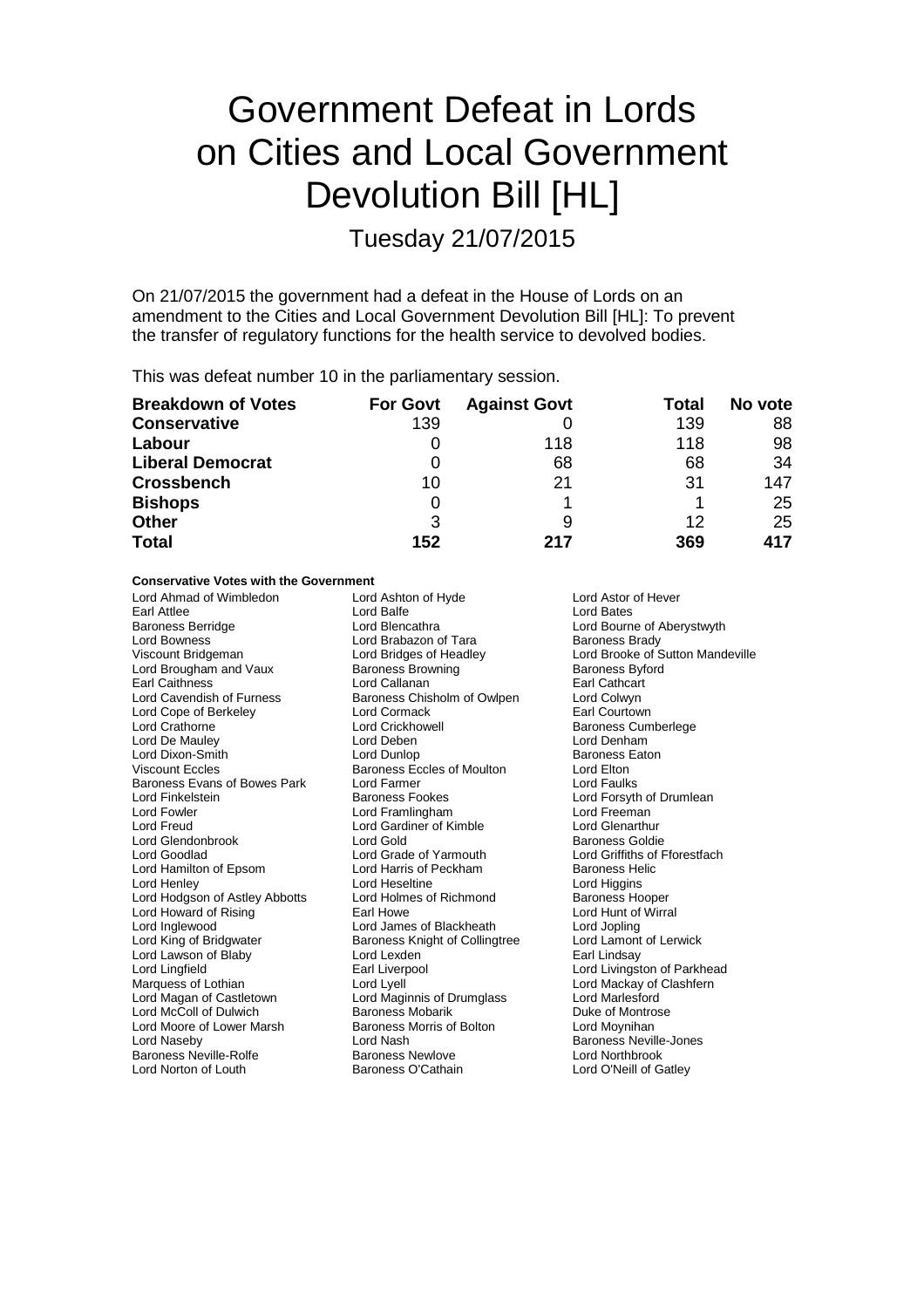Baroness Oppenheim-Barnes Baroness Perry of Southwark Lord Plumb<br>
Lord Popat Cord Prior of Brampton Baroness Rawlings Lord Popat **Lord Prior of Brampton**<br>
Lord Ribeiro<br>
Viscount Ridley Lord Ribeiro Viscount Ridley<br>
Lord Ryder of Wensum<br>
Lord Sassoon Lord Ribeiro Mensum (1999)<br>
Lord Risby (1999)<br>
Lord Risby (1999)<br>
Lord Sassoon (1999)<br>
Lord Selsalon (1999)<br>
Lord Selsalon (1999)<br>
Lord Selsalon (1999)<br>
Lord Selsalon (1999)<br>
Lord Selsalon (1999) Baroness Shackleton of Belgravia Baroness Sharples (And Sheikh Lord Sheikh Baroness Shields Lord Sheikh Baroness Shields Baroness Shephard of Northwold Lord Sherbourne Carolic Sherbourne Carolic Lord Sherbourne of Didshurst Carolic Spicer Baroness Stowell of Beeston Lord Suri<br>
Lord Trefgarne Cord Crue Lord Trefgarne Lord True Lord Tugendhat Viscount Ullswater Baroness Verma Baroness Warsi Viscount Younger of Leckie

**Lord Selkirk of Douglas Lord Selsdon<br>
Baroness Sharples Lord Sheikh** Earl Spicer Early Cord Spicer Early Cord Spicer Baroness Stedman-Scott<br>
Lord Suri Lord Taylor of Holbeach

Baroness Williams of Trafford

### **Conservative Votes against the Government**

#### **Labour Votes with the Government**

## **Labour Votes against the Government**

Baroness Armstrong of Hill Top Lord Bassam of Brighton Lord Berkeley<br>Lord Bhattacharvva Baroness Blackstone Lord Boateng Lord Bhattacharyya **Baroness Blackstone** Eord Boateng<br>
Lord Bradley Lord Brooke of Alverthorpe Lord Brookman Lord Campbell-Savours Lord Cashman Lord Care Lord Clark of Wind<br>Lord Clinton-Davis Lord Collins of Highbury Baroness Corston Lord Clinton-Davis<br>
Lord Davies of Oldham<br>
Lord Davies of Coity Lord Davies of Oldham Lord Davies of Coity<br>
Lord Desain Cord Davies Donaghy<br>
Lord Denoughue<br>
Lord Donoughue Lord Desai Baroness Donaghy<br>
Lord Dubs<br>
Lord Dubs<br>
Lord Elder Lord Faulkner of Worcester Lord Foulkes of Cumnock Baroness Gale<br>
Lord Giddens Coudie Lord Gordon of Strathblane Baroness Goudie Baroness Gould of Potternewton Lord Grantchester Lord Grocott Lord Hart of Chilton **Lord Haskel** Lord Haskel Lord Haworth Lord Haworth Lord Haworth Lord Haworth Baroness Henig Baroness Hayter of Kentish Town Baroness Healy of Primrose Hill Baroness Henig<br>Baroness Hilton of Eggardon Lord Hollick Baroness Hollis of Heigham Baroness Hilton of Eggardon Lord Hollick **Baroness Hollis of Heigham Hollis of Heigham**<br>
Lord Howarth of Newport Baroness Howells of St Davids Lord Howie of Troon Lord Howarth of Newport Baroness Howells of St Davids<br>
Lord Hoyle Cord Hunt of Kings Heath Lord Hoyle **Lord Hunt of Kings Heath** Baroness Jones of Whitchurch<br>
Lord Jones **Lord Lord Lord Hunt of Allent Lord Kennedy of Southwark** Lord Jones **Lord Lord Judd** Lord Judd Lord Lord Kennedy of Southwark<br>
Baroness King of Bow **Baroness Kinnock of Holyhead** Lord Kinnock Lord Knight of Weymouth Lord Lea of Crondall Lord Lennie Lord Levy<br>
Lord Linsey Lord Linsey<br>
Baroness Lister of Burtersett Lord Lympne Lord Lord Macdonald of Tradeston Baroness Lister of Burtersett Lord Lympne Lord Macdon<br>
Lord MacKenzie of Culkein Baroness Massey of Darwen Lord Maxton Lord MacKenzie of Culkein **Baroness Massey of Darwen** Lord Maxton<br>
Lord McAvov **Consult Cord McCall of Alcluith** Lord Mendelsohn Lord McAvoy **Lord McFall of Alcluith**<br>
Lord Monks<br>
Lord Morgan Lord Monks<br>
Lord Morgan Morgan Morgan Baroness Null Baroness Morgan of Huyton<br>
Baroness Morris of Yardley Baroness Nye Cloud D'Neill of Clackmannan Lord Patel of Bradford <sup>2</sup> 1 Lord Pendry<br>
Lord Prescott 1 Lord Pendry Baroness Prosser<br>
Baroness Quin Baroness Ramsay of Cartvale Baroness Re<br>
Lord Rooker Cardowan Lord Rosser Baroness Royall of Blaisdon Lord Sawyer<br>
Baroness Sherlock **Carolina Contact Contact Contact Contact** Contact Cheron Baroness Smith of Gilmorehill Lord Snape Lord Soley<br>
Baroness Symons of Vernham Dean Lord Taylor of Blackburn Baroness Taylor of Bolton Baroness Symons of Vernham Dean Lord Taylor of Blackburn Baroness Taylor of Blackburn Baroness Taylor of Blackburn Cord Tunnicliffe Baroness Thornton **Exercise Secure Lord Touhig Lord Tunniclifferial Corporation Corporation**<br>
Lord Turnberg **Corporation Corporation**<br>
Baroness Turner of Camden Lord Warner Lord West of Spithead Baroness Wheeler Baroness Wheeler Baroness Wikins Lord Young of Norwood Green

Baroness Adams of Craigielea Lord Anderson of Swansea Baroness Andrews<br>Baroness Armstrong of Hill Top Lord Bassam of Brighton Lord Berkeley Lord Brooke of Alverthorpe Lord Brookman<br>
Lord Cashman 
Lord Clark of Windermere Lord Gordon of Strathblane Baroness Goudien<br>
Baroness Goudien<br>
Lord Grocott Lord Harris of Haringey Lord Harrison<br>
Lord Haskel Cord Haworth Baroness Kinnock of Holyhead Lord Kinnock Cord Lea of Crondall Baroness Nye **Abraham Lord O'Neill of Clackmannan**<br>
Lord Pendry **Corris Clackmannan**<br>
Baroness Pitkeathley Baroness Prosser **Baroness Prosser** Baroness Quin<br>Baroness Rebuck **Baroness Quin**<br>Lord Reid of Cardowan Lord Rosser **Lord Rowlands**<br>
Lord Sawyer **Lord Rowland Research Royal Baroness** Scotland of Asthal Viscount Simon<br>
Lord Snape<br>
Lord Soley<br>
Lord Soley Examples Baroness Turner of Camden Lord Warner<br>
Baroness Wheeler Baroness Whitaker

Lord Elder **Elder** Baroness Farrington of Ribbleton<br>
Lord Foulkes of Cumnock<br>
Baroness Gale Lord Woolmer of Leeds

#### **Liberal Democrat Votes with the Government**

| Liberal Democrat Votes against the Government |                                                   |                                          |                        |  |  |  |
|-----------------------------------------------|---------------------------------------------------|------------------------------------------|------------------------|--|--|--|
| Lord Addington                                | Baroness Bakewell of Hardington Mandeville        |                                          | <b>Baroness Barker</b> |  |  |  |
| Baroness Benjamin<br>Lord Clement-Jones       | Baroness Bonham-Carter of Yarnbury<br>Lord Cotter | <b>Baroness Brinton</b><br>Lord Dholakia |                        |  |  |  |